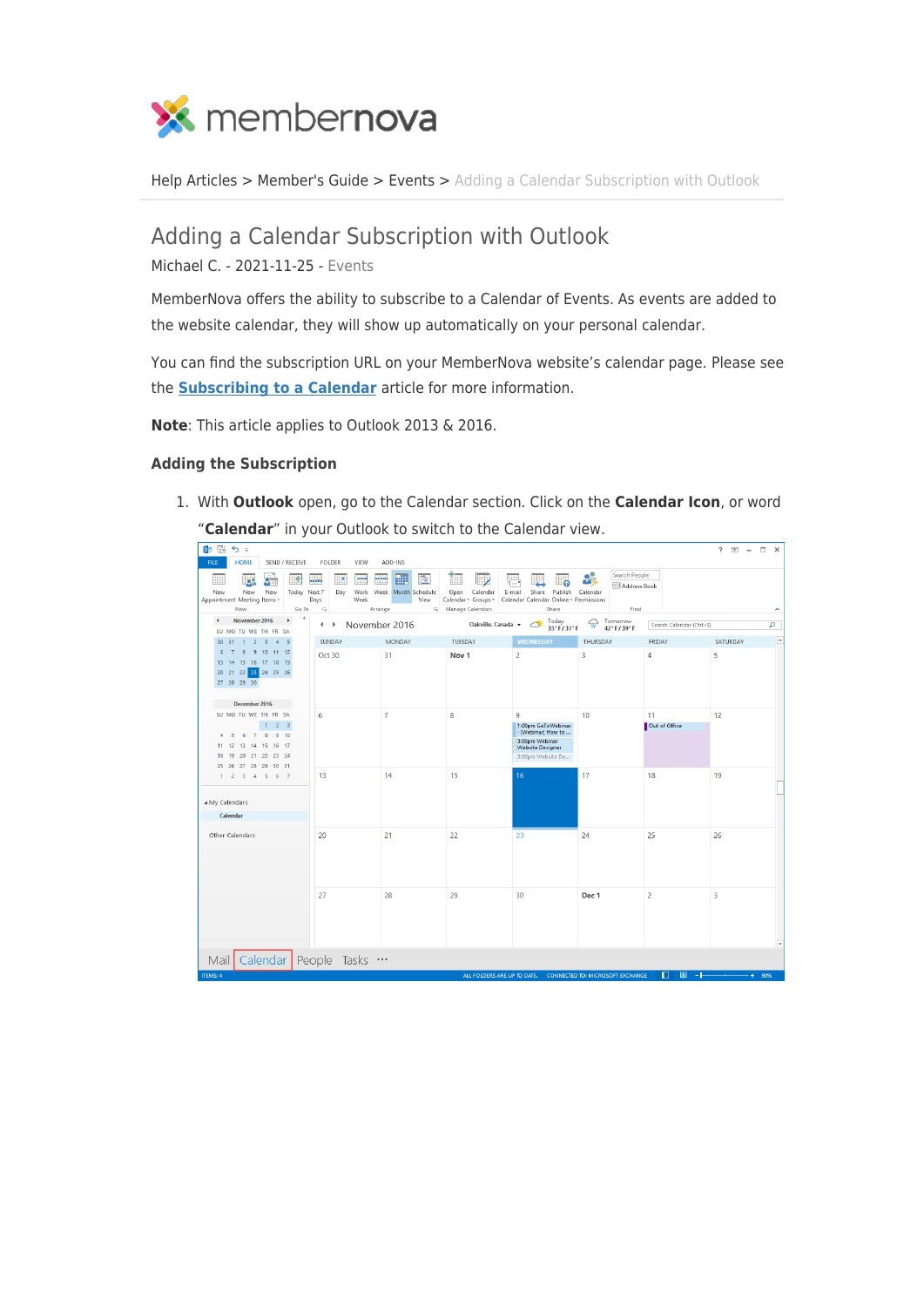| 03 国<br>ちょ<br><b>HOME</b><br>FILE<br>SEND / RECEIVE                                    | <b>FOLDER</b><br>VIEW                                      | ADD-INS                                               |                                                               |                                                                                                                              |                                                          |                          | $? \quad \Box - \quad \Box \quad \times$ |
|----------------------------------------------------------------------------------------|------------------------------------------------------------|-------------------------------------------------------|---------------------------------------------------------------|------------------------------------------------------------------------------------------------------------------------------|----------------------------------------------------------|--------------------------|------------------------------------------|
| Рç<br>New<br>Today Next 7<br>New<br>New<br>Appointment Meeting Items v<br>New<br>Go To | m<br>ųЮ,<br>Dav<br>Days<br>Week<br>$\overline{\mathbb{Q}}$ | 黜<br>亖<br>Work Week Month Schedule<br>View<br>Arrange | Calendar<br>Open<br>Calendar ~ Groups ~<br>5 Manage Calendars | Share<br>Publish<br>E-mail<br>Calendar Calendar Online v Permissions<br>Share                                                | Search People<br><b>Address Book</b><br>Calendar<br>Find |                          | ٨                                        |
| ≺<br>November 2016<br>$\left($                                                         |                                                            |                                                       |                                                               | Today                                                                                                                        | $\bigoplus_{W}$ Tomorrow                                 |                          |                                          |
| SU MO TU WE TH FR SA                                                                   | November 2016<br>$\leftarrow$                              |                                                       | Oakville, Canada v                                            | 35°F/31°F                                                                                                                    | 42°F/39°F                                                | Search Calendar (Ctrl+E) | م                                        |
| 30 31 1 2 3 4 5                                                                        | <b>SUNDAY</b>                                              | <b>MONDAY</b>                                         | TUESDAY                                                       | <b>WEDNESDAY</b>                                                                                                             | THURSDAY                                                 | <b>FRIDAY</b>            | $\overline{\phantom{a}}$<br>SATURDAY     |
| 6 7 8 9 10 11 12<br>13 14 15 16 17 18 19<br>20 21 22 23 24 25 26                       | Oct 30                                                     | 31                                                    | Nov <sub>1</sub>                                              | $\overline{2}$                                                                                                               | 3                                                        | 4                        | 5                                        |
| December 2016                                                                          |                                                            |                                                       |                                                               |                                                                                                                              |                                                          |                          |                                          |
| SU MO TU WE TH FR SA<br>$1 \t2 \t3$                                                    | 6                                                          | $\overline{7}$                                        | 8                                                             | 9                                                                                                                            | 10 <sup>°</sup>                                          | 11                       | 12                                       |
| 4 5 6 7 8 9 10<br>11 12 13 14 15 16 17<br>18 19 20 21 22 23 24<br>25 26 27 28 29 30 31 |                                                            |                                                       |                                                               | 1:00pm GoToWebinar<br>- [Webinar] How to<br>3:00pm Webinar<br><b>Website Designer</b><br>3:00pm Website<br>Designer Webinar; |                                                          | Out of Office            |                                          |
| $1 \t2 \t3 \t4 \t5 \t6 \t7$                                                            | 13                                                         | 14                                                    | 15                                                            | 16                                                                                                                           | 17                                                       | 18                       | 19                                       |
| ▲ My Calendars                                                                         |                                                            |                                                       |                                                               |                                                                                                                              |                                                          |                          |                                          |
| Calendar                                                                               |                                                            |                                                       |                                                               |                                                                                                                              |                                                          |                          |                                          |
| Other Calendars                                                                        |                                                            |                                                       |                                                               |                                                                                                                              |                                                          |                          |                                          |
|                                                                                        | 20                                                         | 21                                                    | 22                                                            | 23                                                                                                                           | 24                                                       | 25                       | 26                                       |
|                                                                                        | 27                                                         | 28                                                    | 29                                                            | 30                                                                                                                           | Dec 1                                                    | $\overline{2}$           | 3.                                       |
| 哵<br>28<br>$\overline{\smile}$<br>$\ddotsc$                                            |                                                            |                                                       |                                                               |                                                                                                                              |                                                          |                          |                                          |
| <b>ITEMS: 4</b>                                                                        |                                                            |                                                       | ALL FOLDERS ARE UP TO DATE.                                   |                                                                                                                              | <b>CONNECTED TO: MICROSOFT EXCHANGE</b>                  | 明<br>÷.                  | 90%                                      |

2. Click **Open Calendar** on the ribbon bar and choose **From Internet**.



- 3. **Paste** the Calendar subscription URL into the box. You can find the subscription URL from your MemberNova website's calendar page.
- 4. Click **OK** to confirm that you want to add it.
- 5. Click **Yes** to finalize subscribing to the Calendar.
- 6. You will now see the new Calendar Subscription.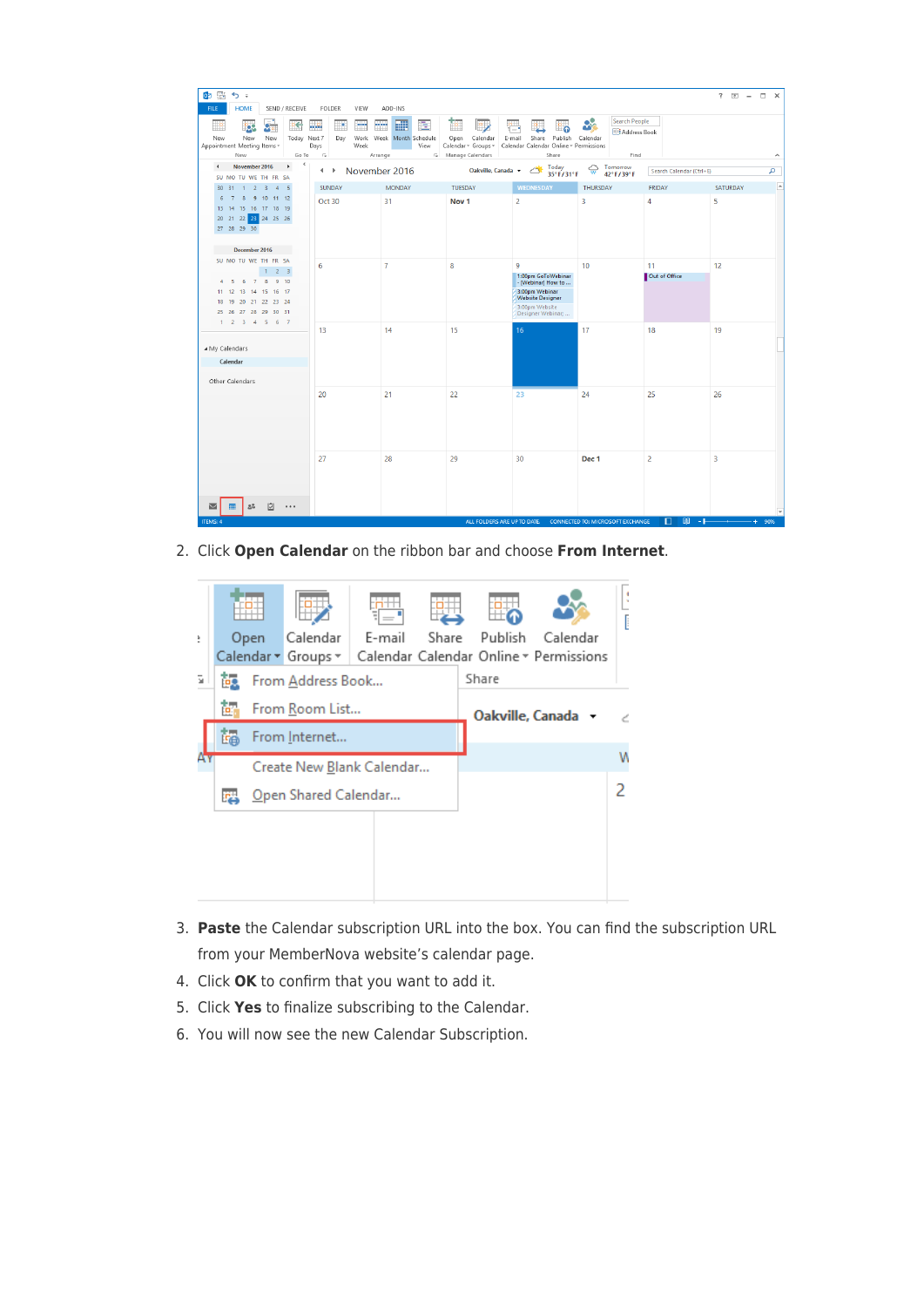| ∢                                          | November 2016      |   |                        |   |                | ▶    | ∢ |
|--------------------------------------------|--------------------|---|------------------------|---|----------------|------|---|
| SU                                         | MO TU WE TH FR SA  |   |                        |   |                |      |   |
| 30                                         | 31                 | 1 | $\overline{2}$         | 3 | $\overline{4}$ | -5   |   |
| - 6                                        | 7 8 9 10           |   |                        |   | 11             | 12   |   |
|                                            | 13 14 15 16 17 18  |   |                        |   |                | 19   |   |
| $20-1$                                     |                    |   | 21 22 23 24 25         |   |                | 26   |   |
| 27                                         |                    |   | 28 29 30               |   |                |      |   |
|                                            |                    |   |                        |   |                |      |   |
|                                            |                    |   | December 2016          |   |                |      |   |
|                                            | SU MO TU WE TH FR  |   |                        |   |                | - SA |   |
|                                            |                    |   |                        | 1 | 2              | -3   |   |
|                                            | 4 5 6 7 8 9 10     |   |                        |   |                |      |   |
| $11 -$                                     |                    |   | 12  13  14  15  16  17 |   |                |      |   |
| 18                                         |                    |   | 19 20 21 22 23 24      |   |                |      |   |
| 25.                                        | 26                 |   | 27 28 29 30            |   |                | 31   |   |
| 1.                                         |                    |   | 2 3 4 5 6 7            |   |                |      |   |
|                                            |                    |   |                        |   |                |      |   |
| $\blacktriangleleft \sqrt{ }$ My Calendars |                    |   |                        |   |                |      |   |
|                                            |                    |   |                        |   |                |      |   |
|                                            | $\sqrt{}$ Calendar |   |                        |   |                |      |   |
|                                            |                    |   |                        |   |                |      |   |
| ⊿ V Other Calendars                        |                    |   |                        |   |                |      |   |
|                                            |                    |   |                        |   |                |      |   |
|                                            |                    |   |                        |   |                |      |   |

Renaming the Subscription

By default Outlook will insert it as "Untitled", the following steps will let you rename your Calendar Subscription.

1. Right click on your **Untitled** Calendar Subscription, then click on **Properties**.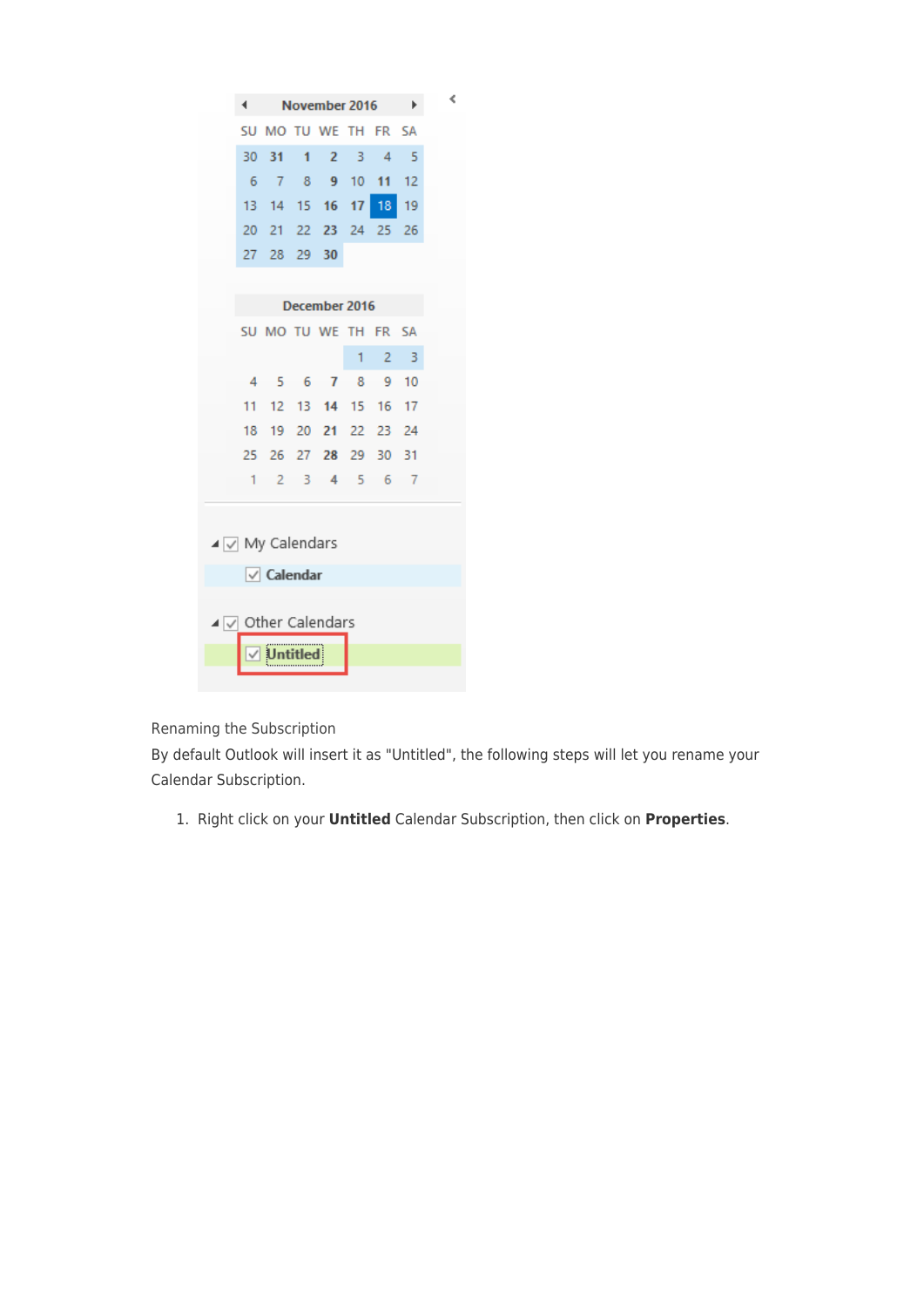

2. You should see a box with **Untitled** in it, you can click in the box, and type in a new name.